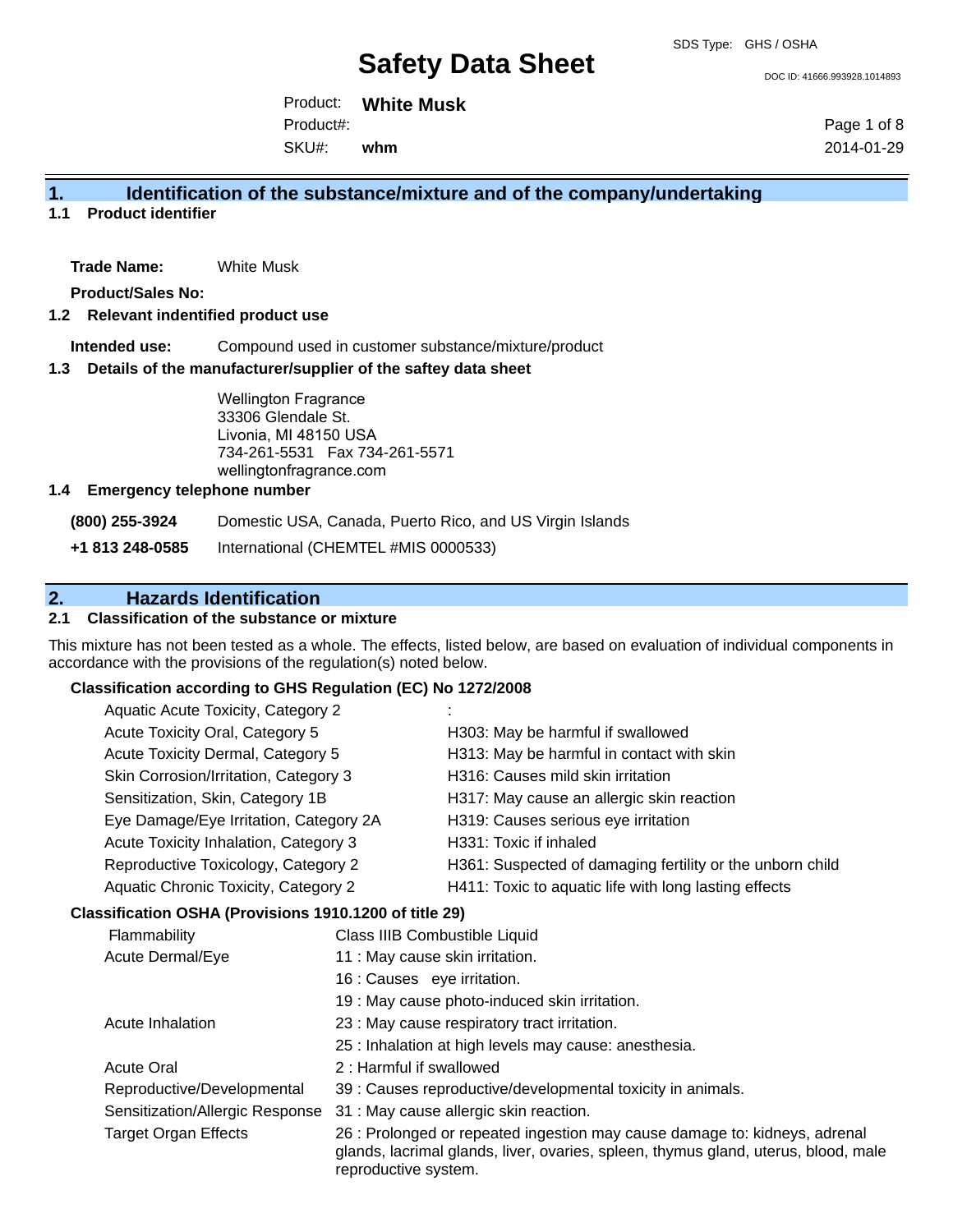DOC ID: 41666.993928.1014893

|     | Page 2 of 8                      |
|-----|----------------------------------|
| whm | 2014-01-29                       |
|     | Product: White Musk<br>Product#: |

28 : Prolonged or repeated Dermal Exposure may cause damage to: liver, blood, testes

Carcinogenicity This mixture contains ingredients identified as carcinogens, at 0.1% or greater, by the following:None [X] ACGIH [ ] IARC [ ] NTP [ ] OSHA [ ]

### **2.2 Label elements**

**Labelling (REGULATION (EC) No 1272/2008)**

#### **Hazard pictograms**





## **Signal Word: Danger, Warning**

#### **Hazard statments**

| H <sub>303</sub> | May be harmful if swallowed                         |
|------------------|-----------------------------------------------------|
| H313             | May be harmful in contact with skin                 |
| H316             | Causes mild skin irritation                         |
| H317             | May cause an allergic skin reaction                 |
| H319             | Causes serious eye irritation                       |
| H331             | Toxic if inhaled                                    |
| H <sub>361</sub> | Suspected of damaging fertility or the unborn child |
| H411             | Toxic to aquatic life with long lasting effects     |

#### **Precautionary Statements**

### **Prevention:**

| P <sub>201</sub>     | Obtain special instructions before use                                                                                           |
|----------------------|----------------------------------------------------------------------------------------------------------------------------------|
| P <sub>202</sub>     | Do not handle until all safety precautions have been read and understood                                                         |
| P <sub>233</sub>     | Keep container tightly closed                                                                                                    |
| P <sub>264</sub>     | Wash hands thoroughly after handling                                                                                             |
| P271                 | Use only outdoors or in a well-ventilated area                                                                                   |
| P272                 | Contaminated work clothing should not be allowed out of the workplace                                                            |
| P273                 | Avoid release to the environment                                                                                                 |
| P <sub>281</sub>     | Use personal protective equipment as required                                                                                    |
| Response:            |                                                                                                                                  |
| $P302 + P352$        | IF ON SKIN: Wash with soap and water                                                                                             |
| $P304 + P340$        | IF INHALED: Remove victim to fresh air and keep at rest in a position comfortable for<br>breathing                               |
| $P305 + P351 + P338$ | IF IN EYES: Rinse cautiously with water for several minutes Remove contact lenses if<br>present and easy to do. continue rinsing |
| $P308 + P313$        | IF exposed or concerned: Get medical advice/attention                                                                            |
| P311                 | Call a POISON CENTER or doctor/physician                                                                                         |
| P312                 | Call a POISON CENTER or doctor/physician if you feel unwell                                                                      |
| $P333 + P313$        | If skin irritation or a rash occurs: Get medical advice/attention                                                                |
| $P337 + P313$        | If eye irritation persists: Get medical advice/attention                                                                         |
| P363                 | Wash contaminated clothing before reuse                                                                                          |
| P391                 | <b>Collect Spillage</b>                                                                                                          |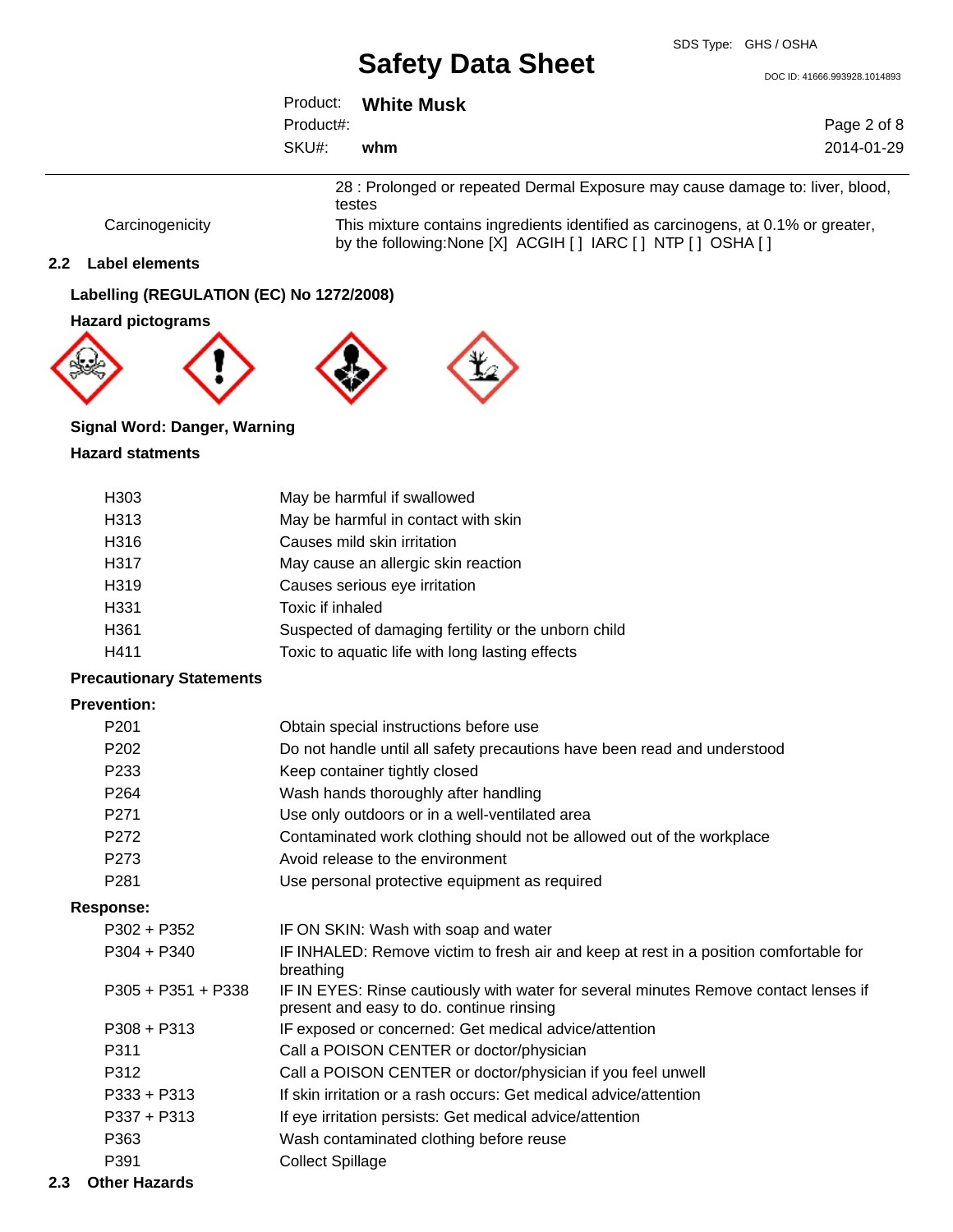DOC ID: 41666.993928.1014893

Product: **White Musk** Product#:

SKU#: **whm**

**no data available**

## **3. Composition/Information on Ingredients**

#### **3.1 Mixtures**

This product is a complex mixture of ingredients, which contains among others the following substance(s), presenting a health or environmental hazard within the meaning of the UN Globally Harmonized System of Classification and Labeling of Chemicals (GHS):

| CAS#<br>Ingredient                           | EC#                                       | Conc.<br>Range | <b>GHS Classification</b> | <b>OSHA Classification</b> |
|----------------------------------------------|-------------------------------------------|----------------|---------------------------|----------------------------|
| 84-66-2                                      | 201-550-6                                 | 60 - 70 %      | H316                      |                            |
| Diethyl phthalate                            |                                           |                |                           |                            |
| $100 - 51 - 6$                               | 202-859-9                                 | $10 - 20%$     | H302; H313; H319; H332    | 11, 15, 23, 25, 31         |
| <b>Benzyl Alcohol</b>                        |                                           |                |                           |                            |
| 1222-05-5                                    | 214-946-9                                 | $5 - 10 \%$    | H316; H410                | 11, 15                     |
|                                              | Hexamethylindanopyran                     |                |                           |                            |
| 32210-23-4                                   | 250-954-9                                 | $5 - 10%$      | H303; H316; H317; H411    | 11, 15                     |
|                                              | 4-tert-Butylcyclohexyl acetate            |                |                           |                            |
| 15323-35-0                                   | 239-360-0                                 | $2 - 5%$       | H302; H316; H410          | 15, 19, 26, 28, 3          |
|                                              | Acetyl hexamethyl indan                   |                |                           |                            |
| 21145-77-7                                   | 244-240-6                                 | $2 - 5%$       | H302; H410                | 11, 15, 2                  |
|                                              | Acetyl hexamethyl tetralin                |                |                           |                            |
| 32388-55-9                                   | 251-020-3                                 | $2 - 5%$       | H316; H317; H410          | 16, 19                     |
|                                              | Acetyl cedrene                            |                |                           |                            |
| 66068-84-6                                   | 266-100-3                                 | $1 - 2%$       | H315; H411                | 11, 15                     |
|                                              | Isocamphenyl cyclohexanol (mixed isomers) |                |                           |                            |
| $80 - 54 - 6$                                | 201-289-8                                 | $1 - 2%$       | H302; H315; H361; H411    | 11, 15, 26, 28, 3, 31, 39  |
| <b>Butylphenyl Methylpropional</b>           |                                           |                |                           |                            |
| 101-86-0                                     | 202-983-3                                 | $1 - 2%$       | H303; H316; H317; H411    | 11, 15                     |
| Hexyl cinnamal                               |                                           |                |                           |                            |
| 31906-04-4                                   | 250-863-4                                 | $1 - 2%$       | H317                      |                            |
| Hydroxyisohexyl 3-cyclohexene carboxaldehyde |                                           |                |                           |                            |

See Section 16 for full text of GHS classification codes

Total Hydrocarbon Content  $% w = 0.00$ 

# **4. First Aid Measures**

## **4.1 Description of first aid measures**

| Inhalation:           | Remove from exposure site to fresh air and keep at rest.<br>Obtain medical advice.                            |
|-----------------------|---------------------------------------------------------------------------------------------------------------|
| Eye Exposure:         | Flush immediately with water for at least 15 minutes.<br>Contact physician if symptoms persist.               |
| <b>Skin Exposure:</b> | Remove contaminated clothes. Wash thoroughly with water (and soap).<br>Contact physician if symptoms persist. |
| Ingestion:            | Rinse mouth with water and obtain medical advice.                                                             |

Page 3 of 8 2014-01-29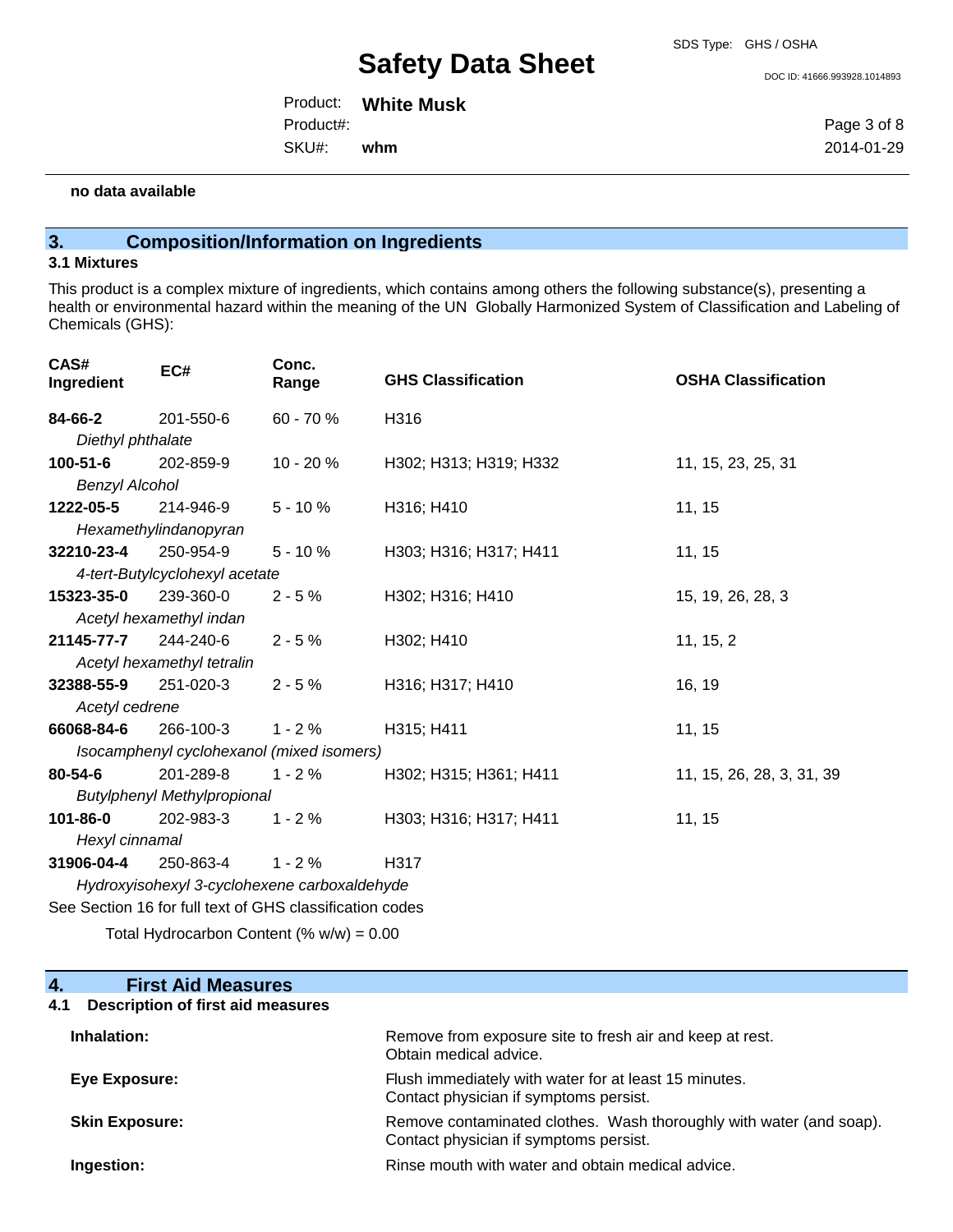SDS Type: GHS / OSHA

DOC ID: 41666.993928.1014893

Product: **White Musk** Product#:

SKU#: **whm** Page 4 of 8 2014-01-29

|     | 4.2 Most important symptoms and effects, both acute and delayed            |                                                   |
|-----|----------------------------------------------------------------------------|---------------------------------------------------|
|     | <b>Symptoms:</b>                                                           | no data available                                 |
|     | <b>Risks:</b>                                                              | Refer to Section 2.2 "Hazard Statements"          |
| 4.3 | Indication of any immediate medical attention and special treatment needed |                                                   |
|     | Treatment:                                                                 | Refer to Section 2.2 "Response"                   |
| 5.  | <b>Fire-Fighting measures</b>                                              |                                                   |
| 5.1 | <b>Extinguishing media</b>                                                 |                                                   |
|     | Suitable:                                                                  | Carbon dioxide (CO2), Dry chemical, Foam          |
|     | <b>Unsuitable</b>                                                          | Do not use a direct water jet on burning material |
|     | 5.2 Special hazards arising from the substance or mixture                  |                                                   |
|     | During fire fighting:<br>5.3 Advice for firefighters                       | Water may be ineffective                          |
|     | <b>Further information:</b>                                                | Standard procedure for chemical fires             |
|     |                                                                            |                                                   |

## **6. Accidental Release Measures**

#### **6.1 Personal precautions, protective equipment and emergency procedures**

Avoid inhalation and contact with skin and eyes. A self-contained breathing apparatus is recommended in case of a major spill.

#### **6.2 Environmental precautions**

Keep away from drains, soil, and surface and groundwater.

#### **6.3 Methods and materials for containment and cleaning up**

Clean up spillage promptly. Remove ignition sources. Provide adequate ventilation. Avoid excessive inhalation of vapors. Gross spillages should be contained by use of sand or inert powder and disposed of according to the local regulations.

#### **6.4 Reference to other sections**

Not Applicable

## **7. Handling and Storage**

#### **7.1 Precautions for safe handling**

Apply according to good manufacturing and industrial hygiene practices with proper ventilation. Do not drink, eat or smoke while handling. Respect good personal hygiene.

### **7.2 Conditions for safe storage, including any incompatibilities**

Store in a cool, dry and ventilated area away from heat sources and protected from light in tightly closed original container. Avoid plastic and uncoated metal container. Keep air contact to a minimum.

#### **7.3 Specific end uses**

No information available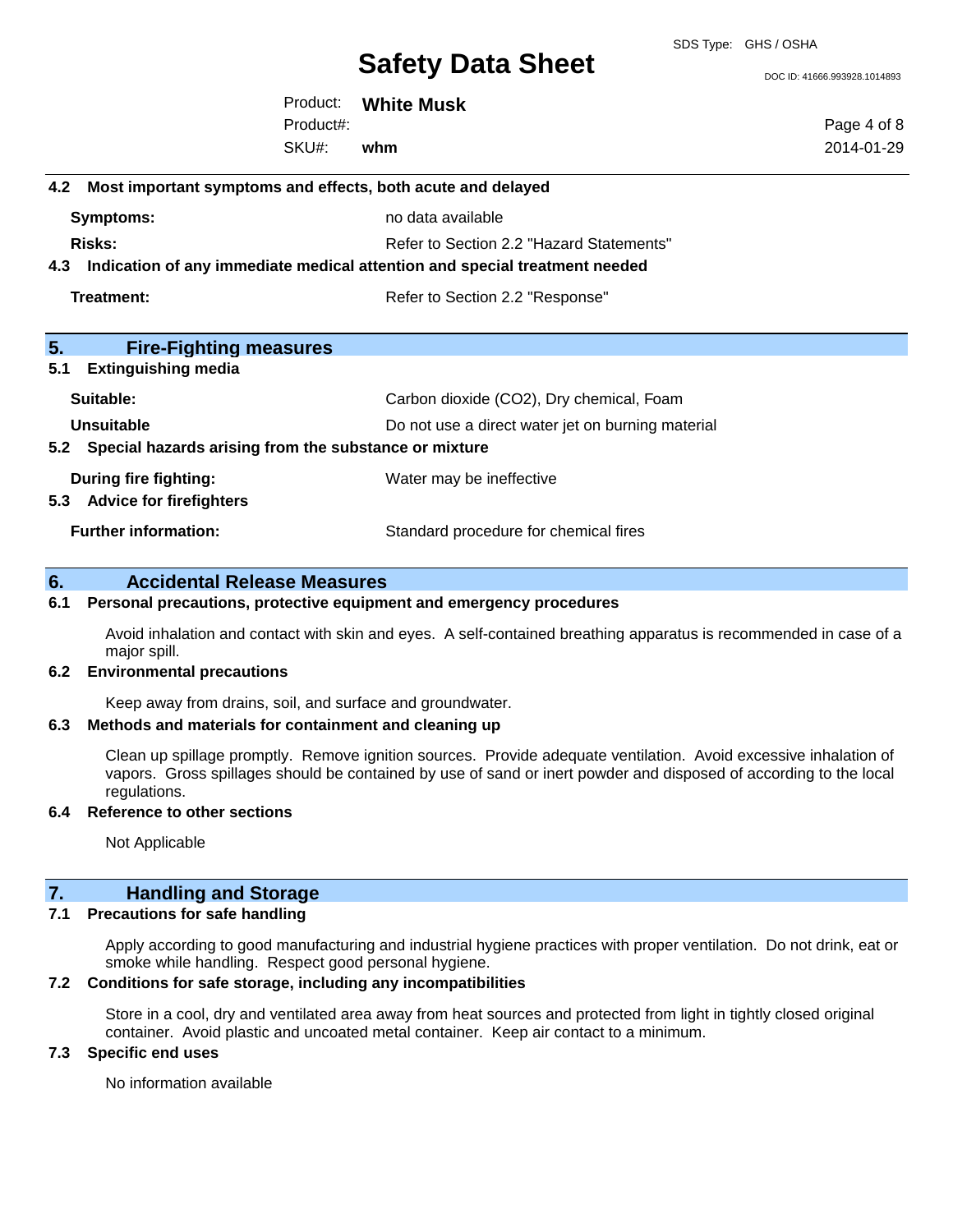#### DOC ID: 41666.993928.1014893

Product: **White Musk** Product#:

SKU#: **whm** Page 5 of 8 2014-01-29

| 8. | <b>Exposure Controls/Personal Protection</b> |                                                                                                                                          |  |
|----|----------------------------------------------|------------------------------------------------------------------------------------------------------------------------------------------|--|
|    | 8.1 Control parameters                       |                                                                                                                                          |  |
|    | <b>Exposure Limits:</b>                      |                                                                                                                                          |  |
|    | <b>Component</b>                             | ACGIH<br>ACGIH<br><b>OSHA</b><br>OSHA<br>TWA ppm<br>STEL ppm TWA ppm<br>STEL ppm                                                         |  |
|    | 84-66-2<br>Diethyl phthalate                 | 5                                                                                                                                        |  |
|    | <b>Engineering Controls:</b>                 | Use local exhaust as needed.                                                                                                             |  |
|    |                                              | 8.2 Exposure controls - Personal protective equipment                                                                                    |  |
|    | Eye protection:                              | Tightly sealed goggles, face shield, or safety glasses with brow guards and side shields, etc.<br>as may be appropriate for the exposure |  |
|    | <b>Respiratory protection:</b>               | Avoid excessive inhalation of concentrated vapors. Apply local ventilation where appropriate.                                            |  |
|    | <b>Skin protection:</b>                      | Avoid Skin contact. Use chemically resistant gloves as needed.                                                                           |  |
|    |                                              |                                                                                                                                          |  |

# **9. Physical and Chemical Properties**

## **9.1 Information on basic physical and chemical properties**

| Appearance:                  | Conforms to Standard            |
|------------------------------|---------------------------------|
| Odor:                        | Conforms to Standard            |
| Color:                       | <b>Colorless to Pale Yellow</b> |
| <b>Viscosity:</b>            | Liquid                          |
| <b>Freezing Point:</b>       | Not determined                  |
| <b>Boiling Point:</b>        | Not determined                  |
| <b>Melting Point:</b>        | Not determined                  |
| <b>Flashpoint:</b>           | $>$ 200 F (93.33 C)             |
| <b>Auto flammability:</b>    | Not determined                  |
| <b>Explosive Properties:</b> | None Expected                   |
| <b>Oxidizing properties:</b> | None Expected                   |
| Vapor Pressure (mmHg@20 C):  | 0.0073                          |
| %VOC:                        | 0                               |
| Specific Gravity @ 25 C:     | 1.0655                          |
| Density @ 25 C:              | 1.0625                          |
| Refractive Index @ 25 C:     | 1.5055                          |
| Soluble in:                  | Oil                             |

# **10. Stability and Reactivity**

| <b>10.1 Reactivity</b>                  | None                                               |
|-----------------------------------------|----------------------------------------------------|
| <b>10.2 Chemical stability</b>          | Stable                                             |
| 10.3 Possibility of hazardous reactions | None known                                         |
| <b>10.4 Conditions to avoid</b>         | None known                                         |
| 10.5 Incompatible materials             | Strong oxidizing agents, strong acids, and alkalis |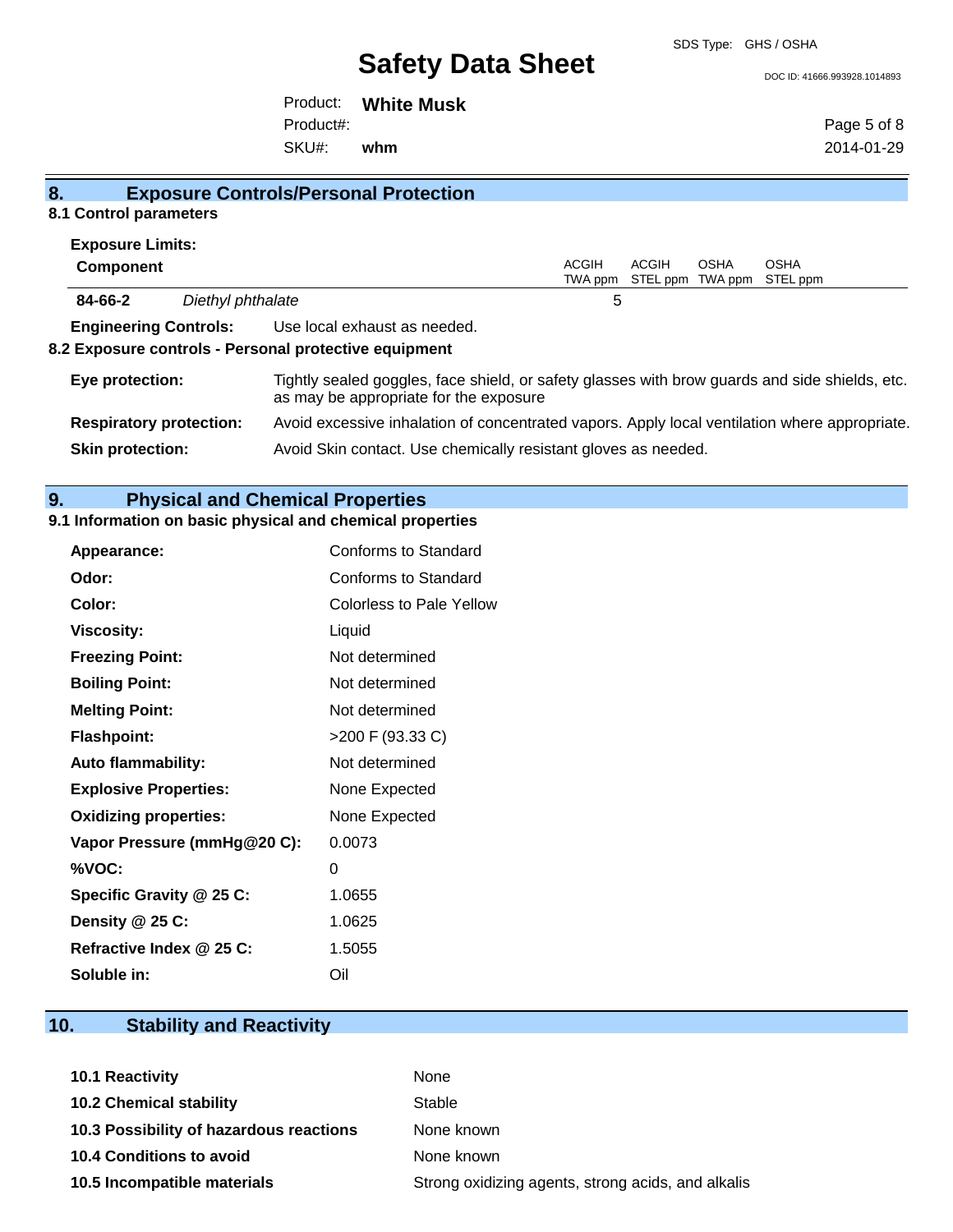SDS Type: GHS / OSHA

DOC ID: 41666.993928.1014893

Product: **White Musk** SKU#: Product#: **whm**

Page 6 of 8 2014-01-29

**10.6 Hazardous decomposition products** None known

| 11.<br><b>Toxicological Information</b>            |                                                          |
|----------------------------------------------------|----------------------------------------------------------|
| <b>11.1 Toxicological Effects</b>                  |                                                          |
| <b>Acute toxicity - Oral</b>                       | (LD50: 4,237.29) May be harmful if swallowed             |
| <b>Acute toxicity - Dermal</b>                     | (LD50: 4,464.29) May be harmful in contact with skin     |
| <b>Acute toxicity - Inhalation</b>                 | (LC50: 6.25) Toxic if inhaled                            |
| <b>Skin corrosion / irritation</b>                 | Causes mild skin irritation                              |
| Serious eye damage / irritation                    | Causes serious eye irritation                            |
| <b>Respiratory sensitization</b>                   | Not classified - the classification criteria are not met |
| <b>Skin sensitization</b>                          | May cause an allergic skin reaction                      |
| Germ cell mutagenicity                             | Not classified - the classification criteria are not met |
| Carcinogenicity                                    | Not classified - the classification criteria are not met |
| <b>Reproductive toxicity</b>                       | Suspected of damaging fertility or the unborn child      |
| Specific target organ toxicity - single exposure   | Not classified - the classification criteria are not met |
| Specific target organ toxicity - repeated exposure | Not classified - the classification criteria are not met |
| <b>Aspiration hazard</b>                           | Not classified - the classification criteria are not met |

## **12. Ecological Information**

**12.1 Toxicity**

| <b>Acute acquatic toxicity</b>     |                                                 |
|------------------------------------|-------------------------------------------------|
| <b>Chronic acquatic toxicity</b>   | Toxic to aquatic life with long lasting effects |
| <b>Toxicity Data on soil</b>       | no data available                               |
| <b>Toxicity on other organisms</b> | no data available                               |
|                                    |                                                 |
| 12.2 Persistence and degradability | no data available                               |
| 12.3 Bioaccumulative potential     | no data available                               |
| 12.4 Mobility in soil              | no data available                               |
| 12.5 Other adverse effects         | no data available                               |
|                                    |                                                 |

# **13. Disposal Conditions**

### **13.1 Waste treatment methods**

Do not allow product to reach sewage systems. Dispose of in accordance with all local and national regulations. Send to a licensed waste management company.The product should not be allowed to enter drains, water courses or the soil. Do not contaminate ponds, waterways or ditches with chemical or used container.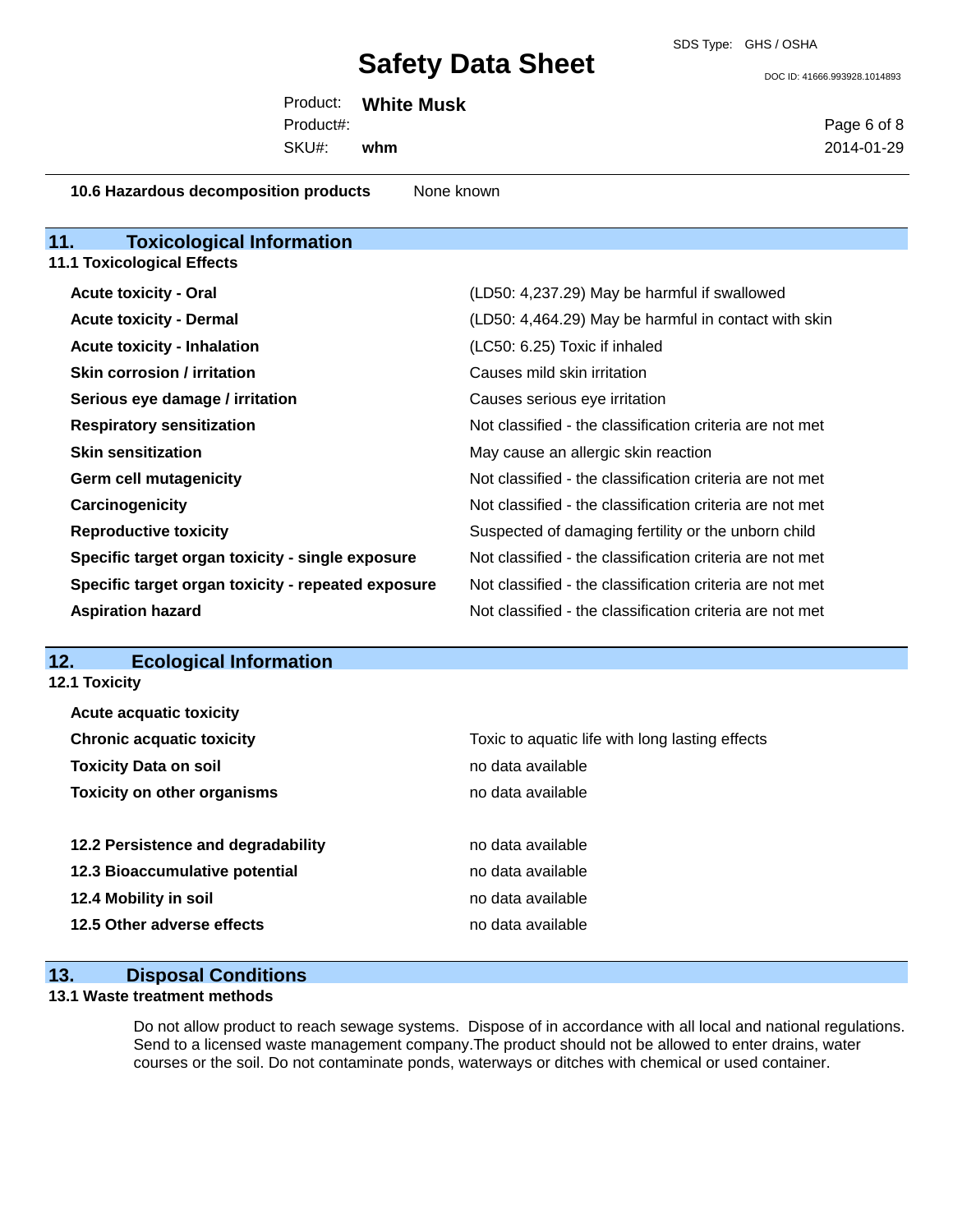SDS Type: GHS / OSHA

#### DOC ID: 41666.993928.1014893

Product: **White Musk** SKU#: Product#: **whm**

Page 7 of 8 2014-01-29

## **14. Transport Information**

| <b>Regulator</b><br>U.S. DOT (Non-Bulk)<br><b>Chemicals NOI</b><br><b>ADR/RID (International Road/Rail)</b> |            | <b>Class</b> | <b>Pack Group</b><br>Not Regulated - Not Dangerous Goods | <b>Sub Risk</b> | UN-nr.        |
|-------------------------------------------------------------------------------------------------------------|------------|--------------|----------------------------------------------------------|-----------------|---------------|
| <b>Environmentally Hazardous</b><br>Liquid, n.o.s.<br><b>IATA (Air Cargo)</b>                               | Substance. | 9            | Ш                                                        |                 | <b>UN3082</b> |
| <b>Environmentally Hazardous</b><br>Liquid, n.o.s.<br><b>IMDG (Sea)</b>                                     | Substance. | 9            | Ш                                                        |                 | <b>UN3082</b> |
| <b>Environmentally Hazardous</b><br>Liquid, n.o.s.                                                          | Substance. | 9            | Ш                                                        |                 | <b>UN3082</b> |

| 15.<br><b>Regulatory Information</b> |  |
|--------------------------------------|--|
|--------------------------------------|--|

**U.S. Federal Regulations:**

| <b>TSCA (Toxic Substance Control Act):</b> |                                          | All components of the substance/mixture are listed or exempt |  |  |
|--------------------------------------------|------------------------------------------|--------------------------------------------------------------|--|--|
|                                            | 40 CFR(EPCRA, SARA, CERCLA and CAA)      | This product contains the following components:              |  |  |
| 84-66-2                                    | $201 - 550 - 6$ 60 - 70 %                | Diethyl phthalate                                            |  |  |
| <b>U.S. State Regulations:</b>             |                                          |                                                              |  |  |
|                                            | <b>California Proposition 65 Warning</b> | No Warning required                                          |  |  |
| <b>Canadian Regulations:</b>               |                                          |                                                              |  |  |
| <b>DSL / NDSL</b>                          |                                          | 100.00% of the components are listed or exempt.              |  |  |

# **16. Other Information**

#### **GHS H-Statements referred to under section 3**

- H302 : Harmful if swallowed H303 : May be harmful if swallowed
- H313 : May be harmful in contact with skin H315 : Causes skin irritation
- H316 : Causes mild skin irritation **H317** : May cause an allergic skin reaction
- H319 : Causes serious eye irritation H332 : Harmful if inhaled
- H361 : Suspected of damaging fertility or the unborn child H410 : Very toxic to aquatic life with long lasting effects
- H411 : Toxic to aquatic life with long lasting effects
- 
- 
- 
- 
- 

- **Total Fractional Values**
- (TFV) Risk (TFV) Risk
- 
- 
- (14.00) Reproductive Toxicology, Category 2 (6.20) Aquatic Chronic Toxicity, Category 2
- 
- (6.21) Aquatic Acute Toxicity, Category 2 (8.67) Skin Corrosion/Irritation, Category 3
- (5.00) Sensitization, Skin, Category 1B (1.06) Eye Damage/Eye Irritation, Category 2A
	-

#### **Department issuing data sheet:**